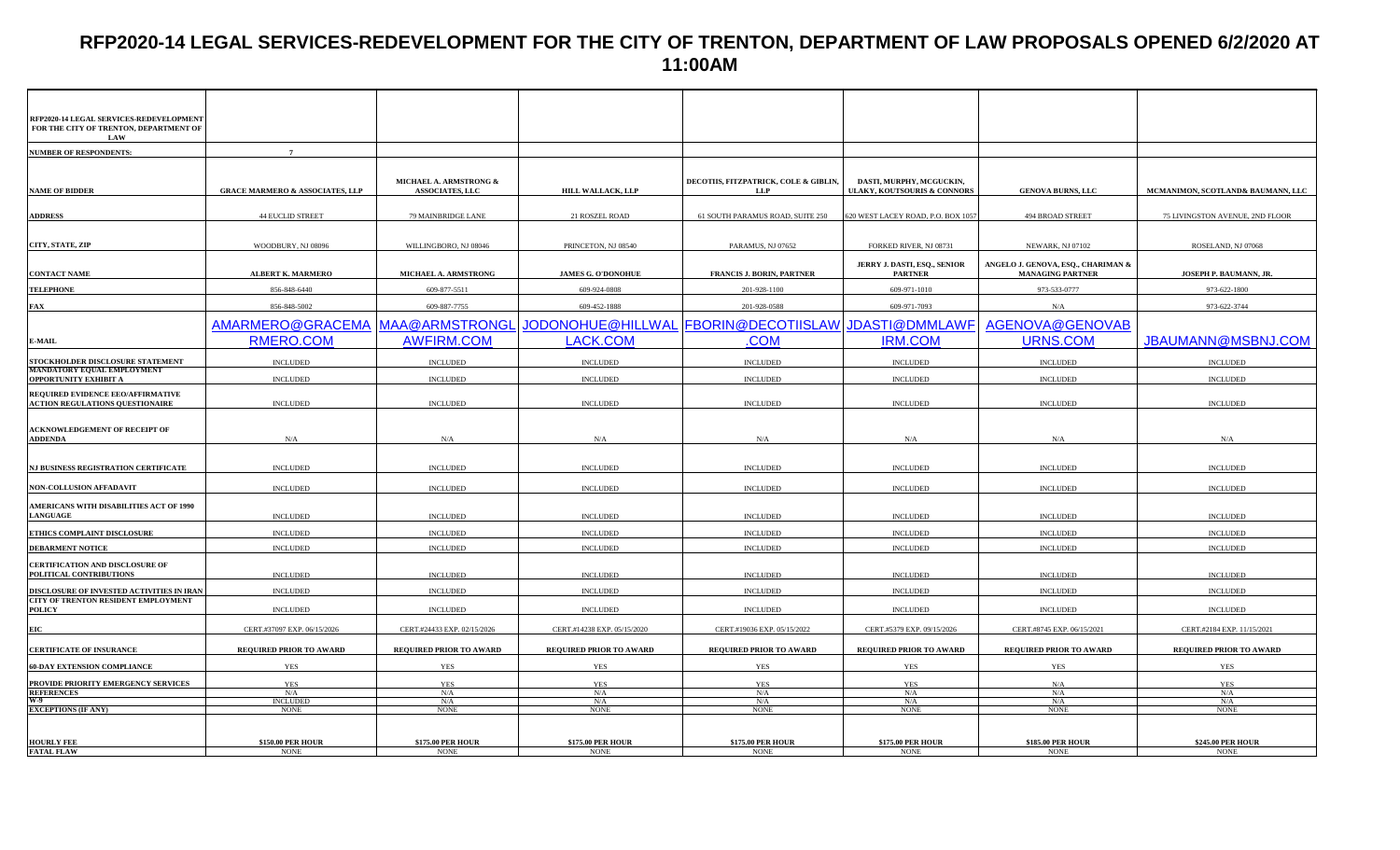We the undersigned propose to furnish and deliver the above services pursuant to the scope of services and requirements and made part hereof:

#### **HOURLY RATE**

 $5150.00$ 

| (ORIGINAL SIGNALISTIE BY AUTHORIZED REPRESENTATIVE)                                                                                                                                                                                                               |  |
|-------------------------------------------------------------------------------------------------------------------------------------------------------------------------------------------------------------------------------------------------------------------|--|
| The undersigned is a Corporation, Partnership or Individual under the laws of the State of<br>The undersigned is a Corporation, retriners under individual under the material control of NJ<br>New Jursey having its principal office at 44 Fucked ST WOOdbury NJ |  |
| COMPANY Grace Marmera + Assoc. LLP<br>ADDRESS $44$ Euclid ST<br>ADDRESS wood bury NJ 08096                                                                                                                                                                        |  |
| FED. ID #                                                                                                                                                                                                                                                         |  |
| NAME Castleest K. Marmero<br>TELEPHONE 856 F48 6440                                                                                                                                                                                                               |  |
| FAX $856$ $848$ $5002$                                                                                                                                                                                                                                            |  |
| EMAIL amainero (a) grace marmero-com                                                                                                                                                                                                                              |  |
| 2020<br>DATE $5.2$ $4.2$                                                                                                                                                                                                                                          |  |
| <b>SIGNATURE</b>                                                                                                                                                                                                                                                  |  |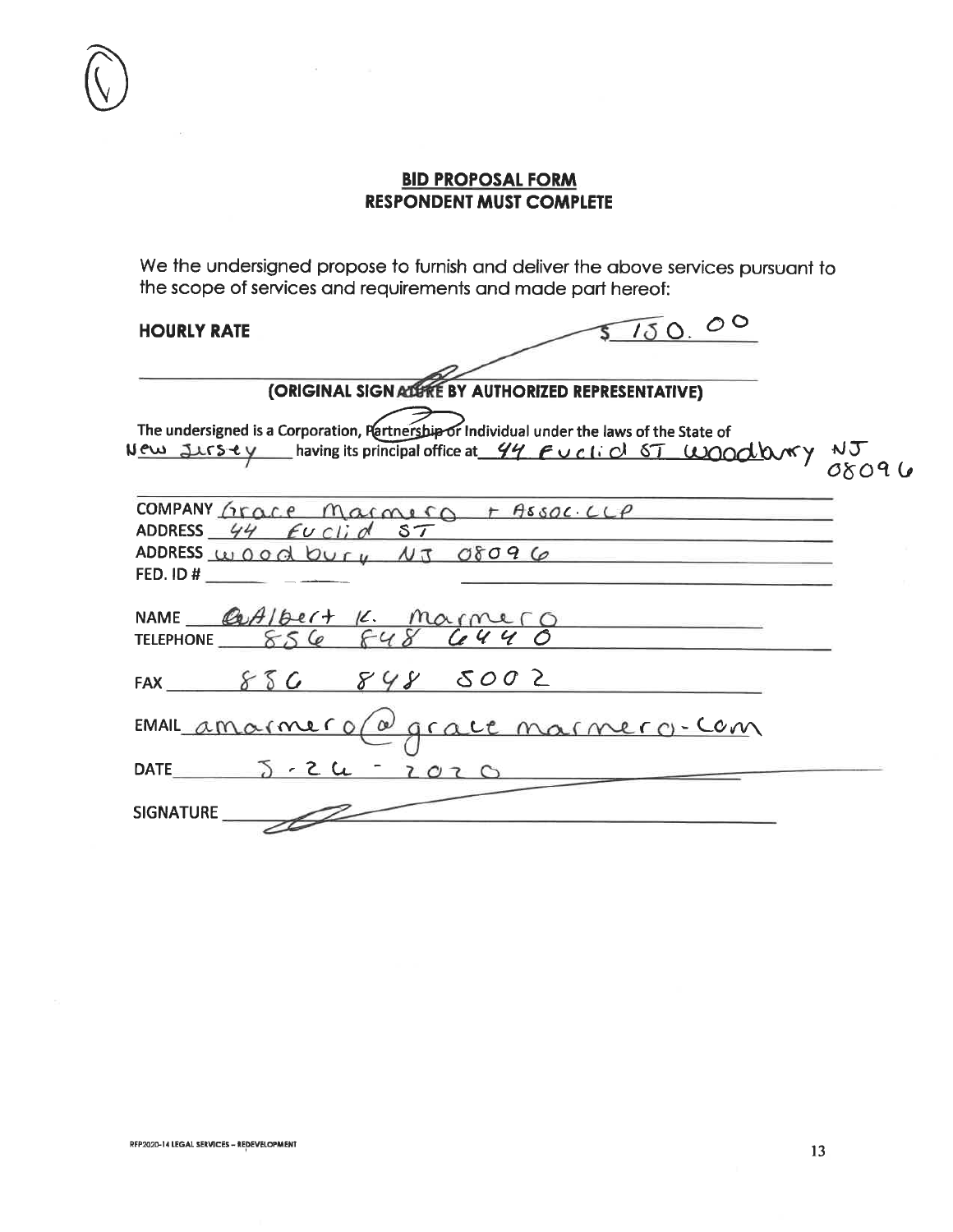

# MICHAEL A. ARMSTRONG & ASSOCIATES, LLC

Counselors at Law **79 MAINBRIDGE LANE** WILLINGBORO, NEW JERSEY 08046

> TELEPHONE: (609) 877-5511 FACSIMILE:  $(609)$  877-7755

**+MEMBER NJ NY & GA BAR** 

+MEMBER NJ & PA BAR



 $\ddot{\phantom{1}}$ 

h.

CRISTAL M. HOLMES-BOWIE Email: chb@armstronglawfirm.com

**MORRISON KENT FAIRBAIRN+** Email: mkf@armstronglawfirm.com

**Of Counsel** 

COURTNEY M. SCANTLING Email: cms@armstronglawfirm.com

### **RESPONSE TO REQUEST FOR PROPOSALS** PROFESSIONAL SERVICES **CITY OF TRENTON LEGAL SERVICES - REDEVELOPMENT RFP 2020-14**

Michael A. Armstrong & Associates, LLC is interested in performing the work described in the Request for Proposal for Legal Services-Redevelopment for the City of Trenton.

#### $A.$ **Qualifications, Experience and Reputation of Staff**

Michael A. Armstrong and Cristal Holmes-Bowie have been licensed to practice law in the State of New Jersey and appear before all state and federal courts and administrative offices in the State of New Jersey for over 30 years.

Michael A. Armstrong and Cristal Holmes-Bowie have 18 years experience in representing municipal entities in redevelopment law matters, including extensive experience in connection with the approval of redevelopment ordinances and plans, as well as drafting redevelopment agreements.

The firm has represented four municipal entities in redevelopment matters: Township of Willingboro (18 years), Willingboro Municipal Utilities Authority (WMUA) (12 years), Borough of Lawnside (2 years) and City of Newark (2 years) with respect to all areas of redevelopment, including interpreting the local redevelopment law, drafting and negotiating redevelopment agreements, escrow agreements, redevelopment ordinances, related resolutions, working with developers, planners, planning and zoning board attorneys to implement redevelopment zones, and advising municipal government officials in enforcing redevelopment zones. The firm has also represented the State of New Jersey and the WMUA in property acquisitions in non-litigated and Condemnation actions.

#### **B. Compensation Proposal**

Hourly Rates For Attorneys And Support Staff

|      | Rate Per Hour | Services of          |
|------|---------------|----------------------|
| - \$ | 175.00        | Michael A. Armstrong |
| - \$ | 135.00        | Associate Attorneys  |
| -S   | 85.00         | Paralegals           |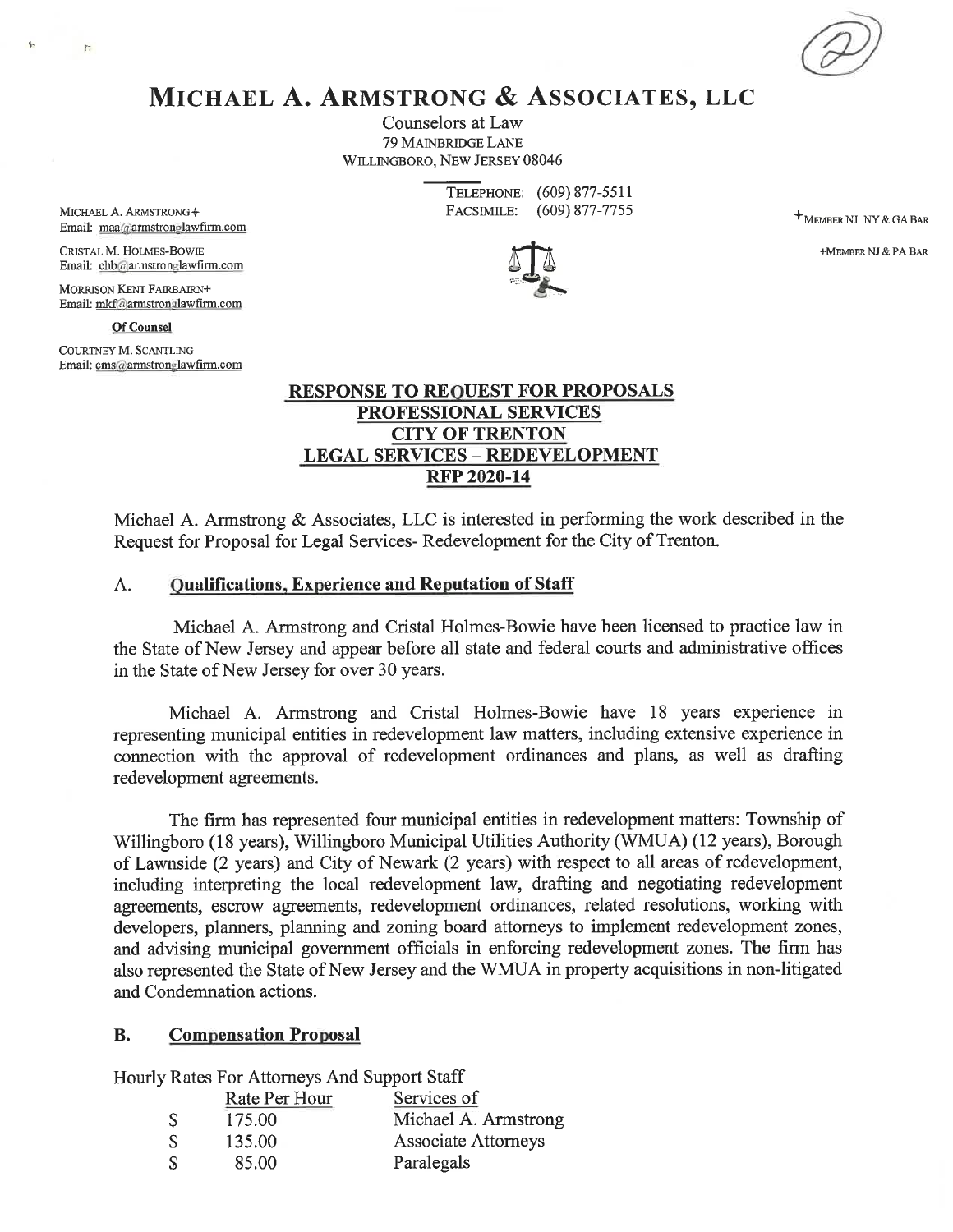

We the undersigned propose to furnish and deliver the above services pursuant to the scope of services and requirements and made part hereof:

## **HOURLY RATE**

 $$175.00$ 

# (ORIGINAL SIGNATURE BY AUTHORIZED REPRESENTATIVE)

The undersigned is a Corporation, Partnership or Individual under the laws of the State of New Jersey having its principal office at 21 Roszel Road, Princeton, NJ 08540

| <b>COMPANY</b>   | Hill Wallack LLP                                                   |  |
|------------------|--------------------------------------------------------------------|--|
| <b>ADDRESS</b>   | 21 Roszel Road<br>the control of the control of the control of the |  |
| ADDRESS          | Princeton, NJ 08540                                                |  |
| FED. ID#         |                                                                    |  |
|                  |                                                                    |  |
| NAME             | Michael Kahme                                                      |  |
| <b>TELEPHONE</b> | 609-924-0808                                                       |  |
|                  |                                                                    |  |
| <b>FAX</b>       | 609-452-1888                                                       |  |
|                  |                                                                    |  |
| <b>EMAIL</b>     | mkahme@hillwallack.com                                             |  |
|                  |                                                                    |  |
| <b>DATE</b>      | 05/29/2020                                                         |  |
|                  |                                                                    |  |
| <b>SIGNATURE</b> |                                                                    |  |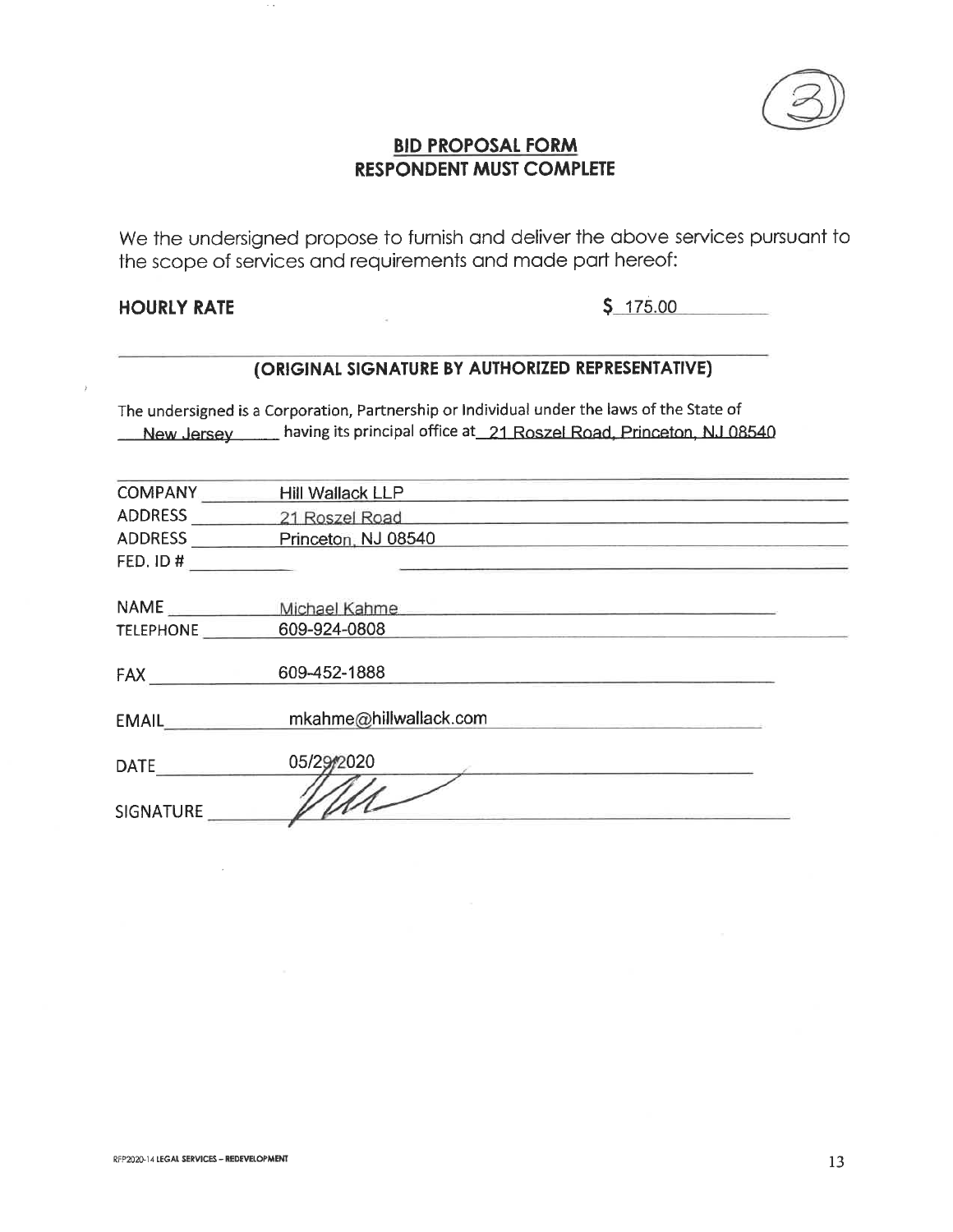

61 SOUTH PARAMUS ROAD PARAMUS, NEW JERSEY 07652

WILLIAM HARLA, ESQ. WHARLA@DECOTIISLAW.COM 201.907.5205

TELEPHONE: (201) 928-1100 TELEFAX: (201) 928-0588 WWW.DECOTIISLAW.COM

### **FEE PROPOSAL**

#### **Legal Services - Redevelopment**

DeCotiis, FitzPatrick, Cole & Giblin, LLP proposes the following fee structure for Redevelopment Legal Services; we will, however, be more than willing to tailor a fee structure that meets the City's needs:

Hourly Rate: We propose a blended hourly rate of One Hundred and Seventy-Five Dollars (\$175.00) per hour for services performed by attorneys, including attendance at required meetings. Legal services provided by law clerks will be billed at a rate of One Hundred and Twenty-Five Dollars (\$125.00) and paralegals and legal assistants will be billed at a rate of Eighty-Five Dollars (\$85.00) per hour.

Travel Time: Travel time during which legal work is being undertaken on behalf of the client will be billed at our normal hourly rate(s). Other travel time will be billed at One Hundred Dollars (\$100.00) per hour.

Mileage. Tolls and Parking: We propose that mileage will be reimbursed at the prevailing IRS reimbursement rate, and the cost of tolls and parking shall be reimbursed at cost.

Reimbursable Expenses:

| Photocopies | $$.30$ per page; | Faxes        | \$.25 per page |
|-------------|------------------|--------------|----------------|
| Printing    | \$.10 per page;  | Color Copies | \$.65 per page |
| $CD$ $Copy$ | \$5.00:          | DVD Copy     | \$10.00        |

Any additional reimbursable expenses will be subject to the approval of the City.

Invoices and Payment: Invoices are sent on a monthly basis and payment is due within 30 days thereafter.

**NEW JERSEY NEW YORK**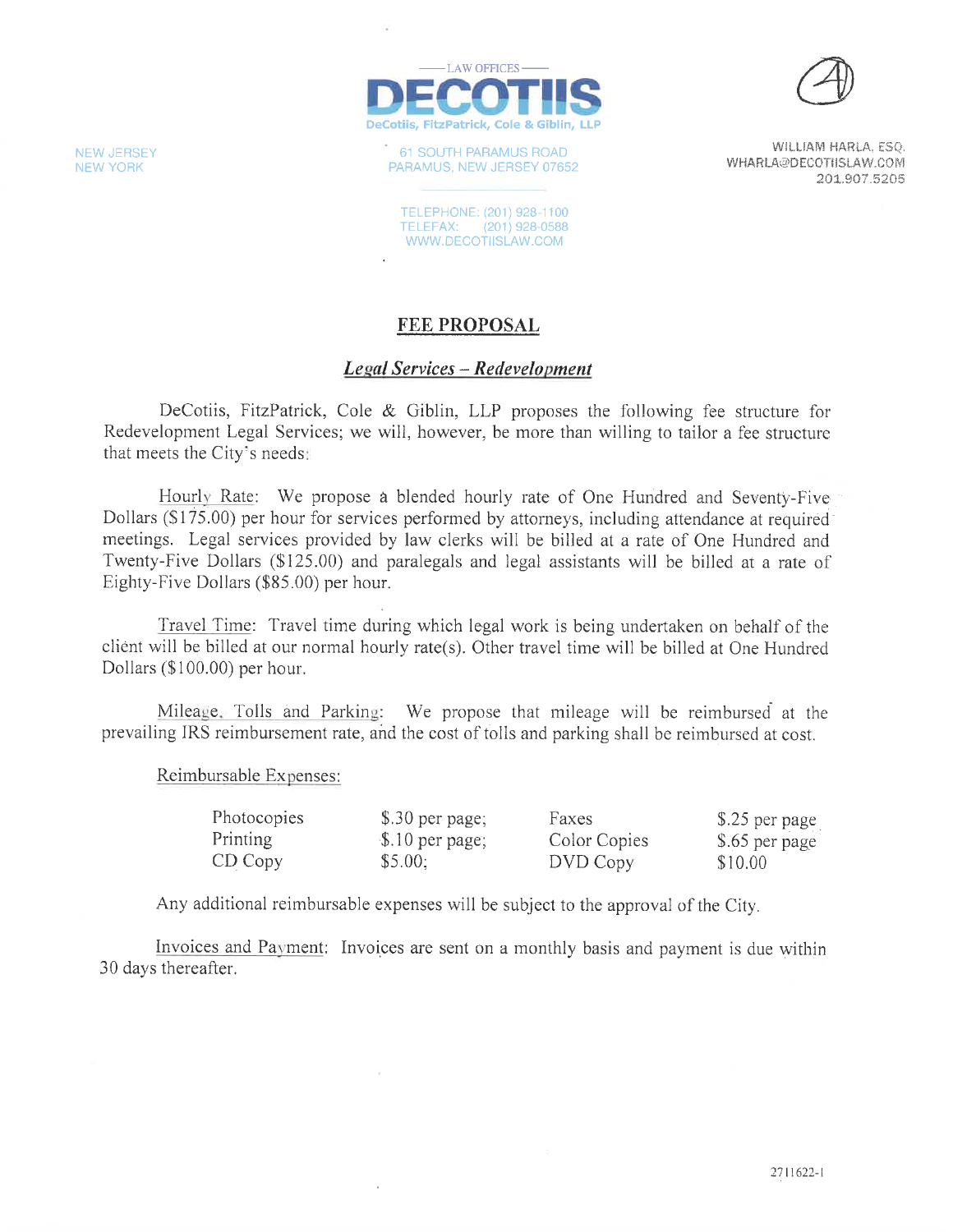

We the undersigned propose to furnish and deliver the above services pursuant to the scope of services and requirements and made part hereof:

**HOURLY RATE** 

 $\frac{175.00}{\text{for partners}}$  (see below)

(ORIGINAL SIGNATURE BY AUTHORIZED REPRESENTATIVE)

The undersigned is a Corporation, Vartnership or Individual under the laws of the State of New Jersey having its principal office at 620 W. Lacey Road, Forked River, NJ 08731

COMPANY DASTI, MURPHY, McGUCKIN, ULAKY, KOUTSOURIS & CONNORS ADDRESS 620 W. Lacey Road, Forked River, NJ 08731 ADDRESS 506 Hooper Avenue, Toms River, NJ 08753 FED. ID #

JERRY J. DASTI, ESQ., SENIOR PARTNER **NAME** TELEPHONE 609-971-1010

FAX 609-971-7093

EMAIL jdasti@dmmlawfirm.com

DATE May 20, 2020

**SIGNATURE** 

\*\*\$175.00 per hour for partners: Jerry J. Dasti, Gregory P. McGuckin, Christopher K. Koutsouris. \$135.00 per hour for associates. We do not charge for paralegal or secretarial time.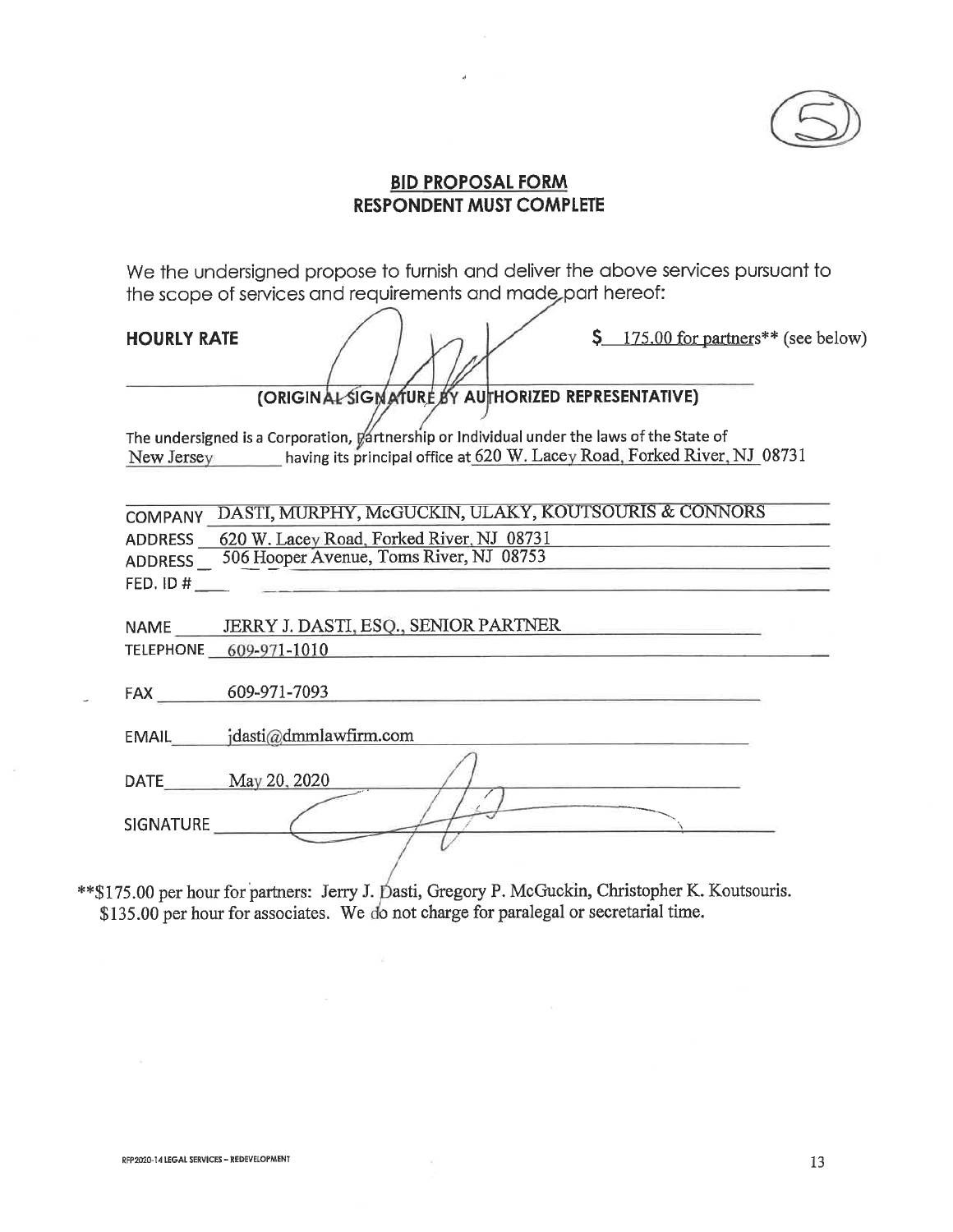



We the undersigned propose to furnish and deliver the above services pursuant to the scope of services and requirements and made part hereof:

#### **HOURLY RATE**

\$185.00 for shareholders

#### (ORIGINAL SIGNATURE BY AUTHORIZED REPRESENTATIVE)

Angelo J. Genova, Esq., Chairman & Managing Partner The undersigned is a Corporation, Partnership or Individual under the laws of the State of having its principal office at 494 Broad Street, Newark, NJ 07102 New Jersey

**COMPANY Genova Burns LLC** ADDRESS 494 Broad Street, Newark, NJ 07102 **ADDRESS**  $\sim$   $\sim$ FED. ID #

NAME Angelo J. Genova, Chairman & Managing Partner

TELEPHONE 973,533,0777

FAX 973.533.1112

EMAIL agenova@genovaburns.com

| DATE May 29, 2020 |                                                                                                                                                                                                                                |  |
|-------------------|--------------------------------------------------------------------------------------------------------------------------------------------------------------------------------------------------------------------------------|--|
| <b>SIGNATURE</b>  | with the company of the Contract of the Contract of the Contract of the Contract of the Contract of the Contract of the Contract of the Contract of the Contract of the Contract of the Contract of the Contract of the Contra |  |
|                   |                                                                                                                                                                                                                                |  |